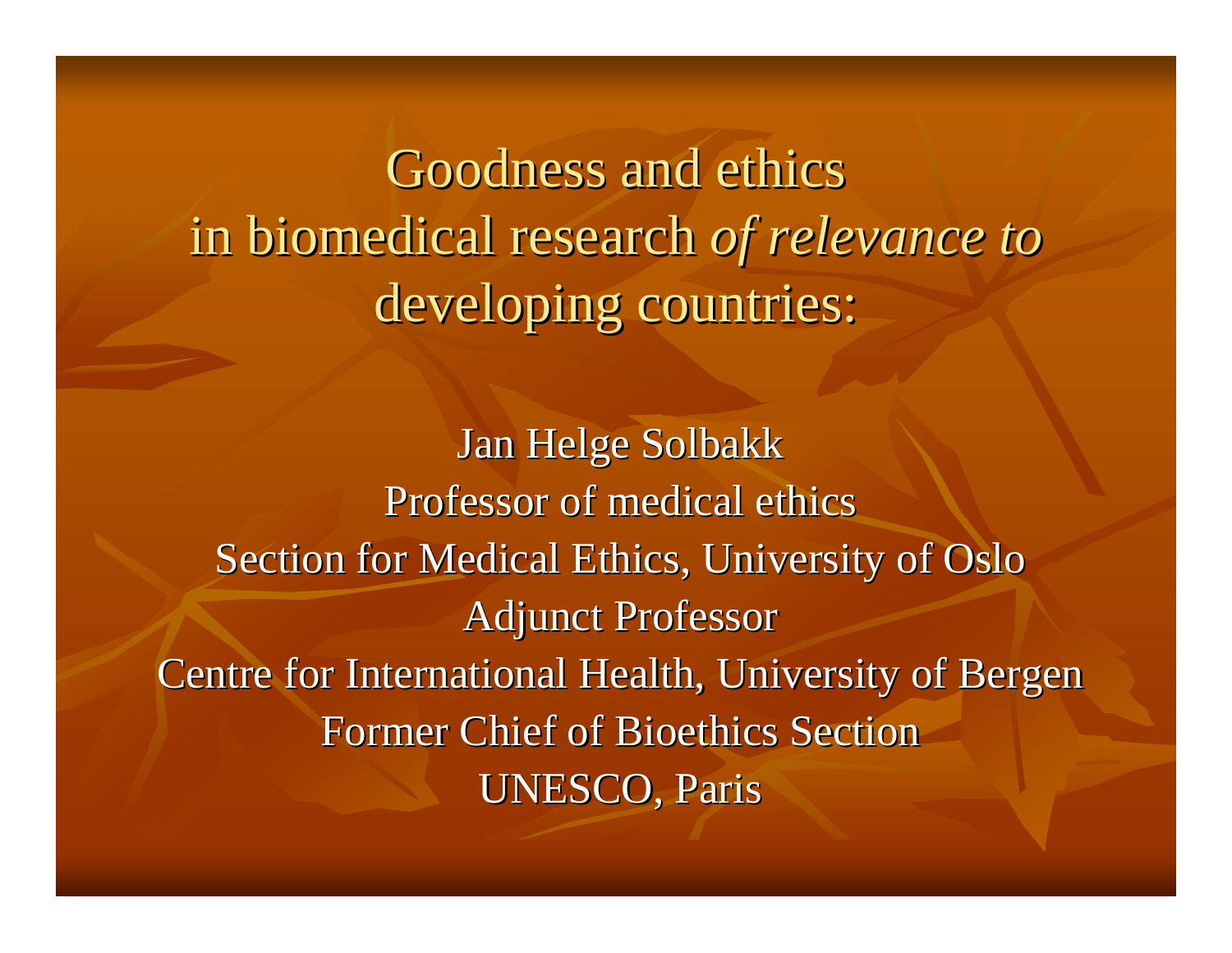## The normative system of biomedical research:

From a science ethics point of view medical research may be defined as systematic and socially organised: (a) search for, (b) acquisition of, and (b) acquisition of, and (c) use or application of medical (c) use or application of medical knowledge and insight brought forth by acts and activities involved in (a) and  $(b)$ .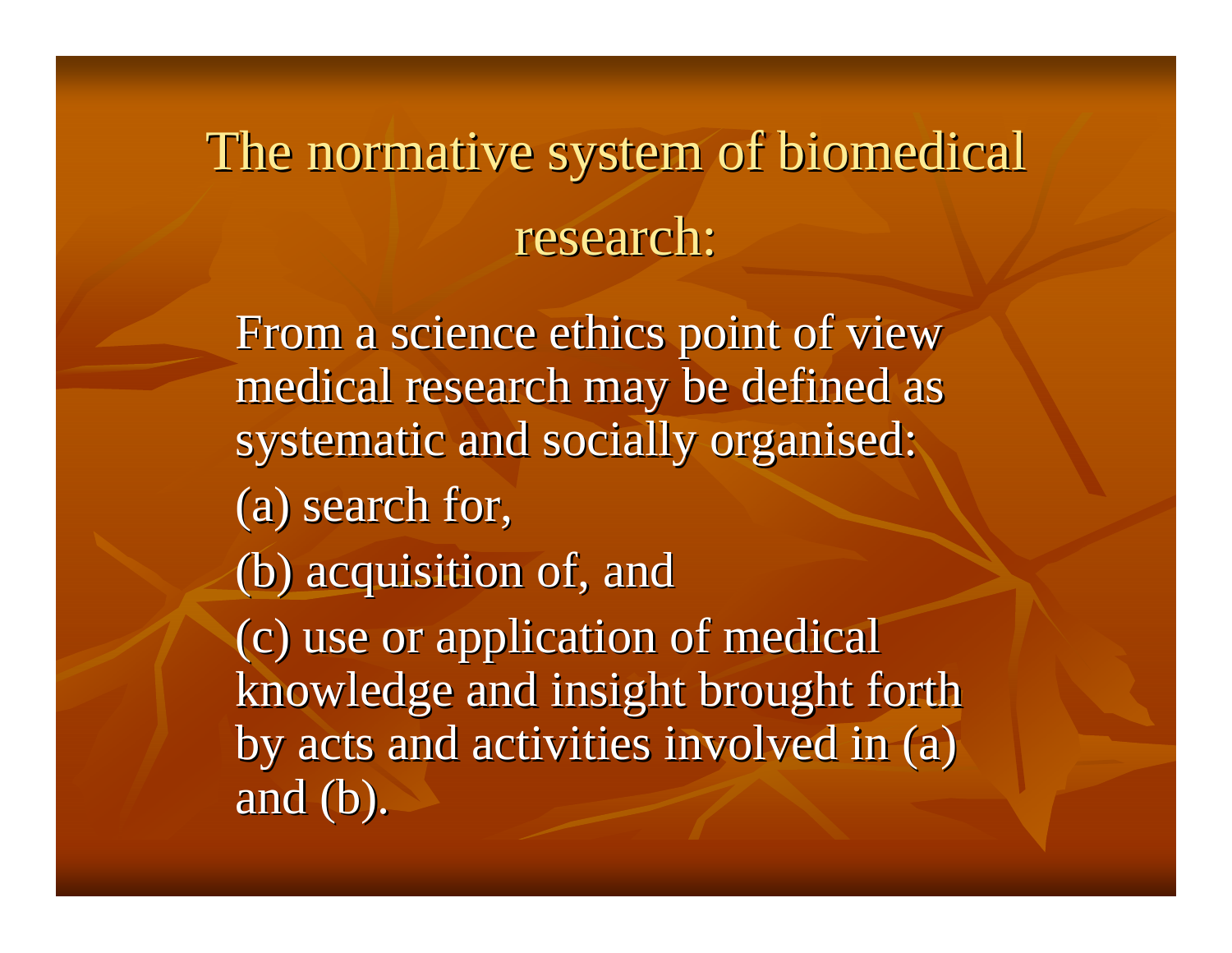#### First observation:

The great advantage of an *actiontheoretic model* of science is that it makes visible the complex matrix of norms and values that are involved in doing research. These norms and values fall into three different groups: **internal norms,**  $\blacksquare$  external norms and  $\blacksquare$  linkage-norms.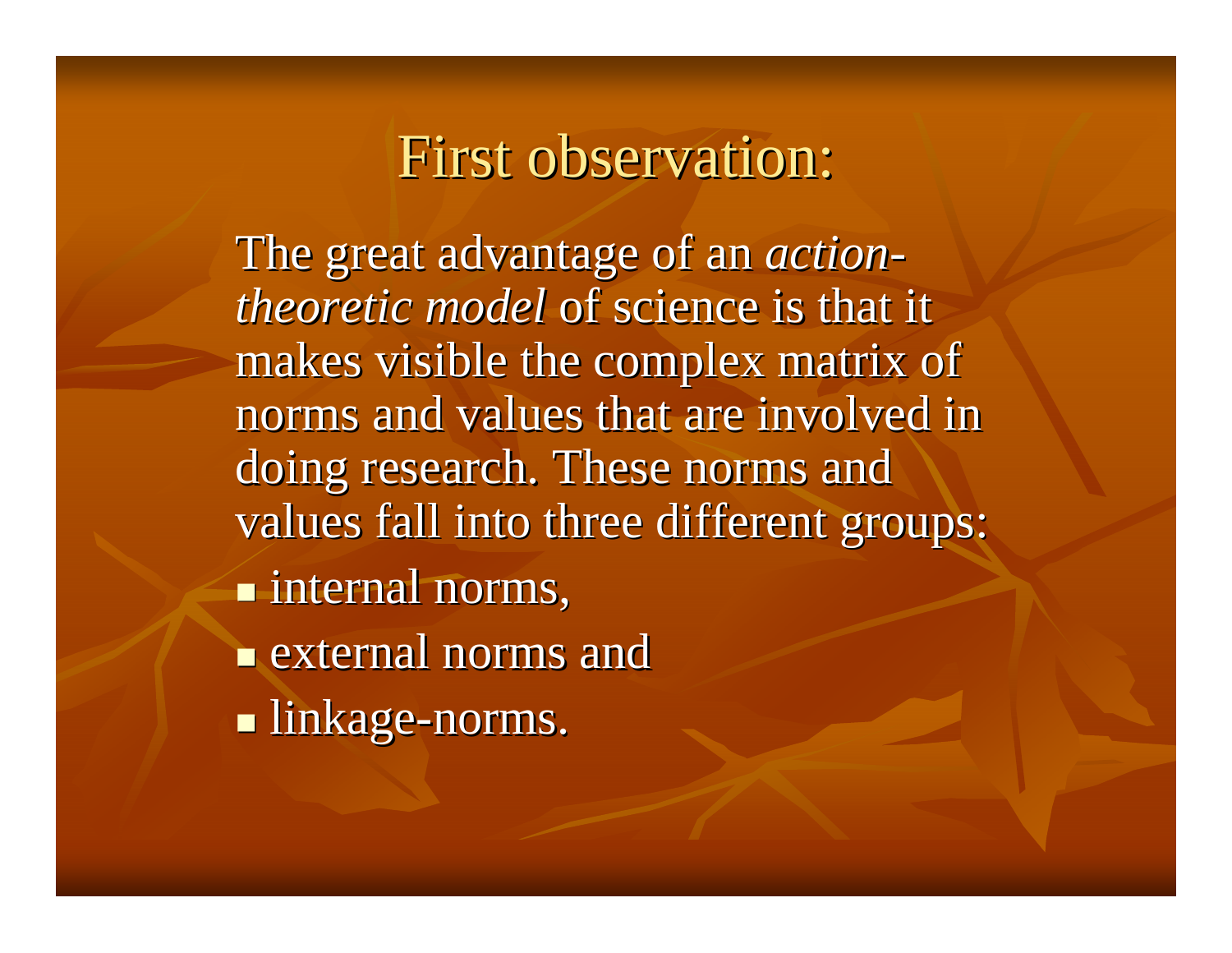#### Second observation:

Another advantage of an *action-theoretic model* of science is that it makes clear that scientific and technological research is a result of *co-production* and *co-evolution* between different stakeholders  $\blacksquare$  within the scientific and technological communities, as well as

**Example 1** between stakeholders in the scientific communities and stakeholders in society at large.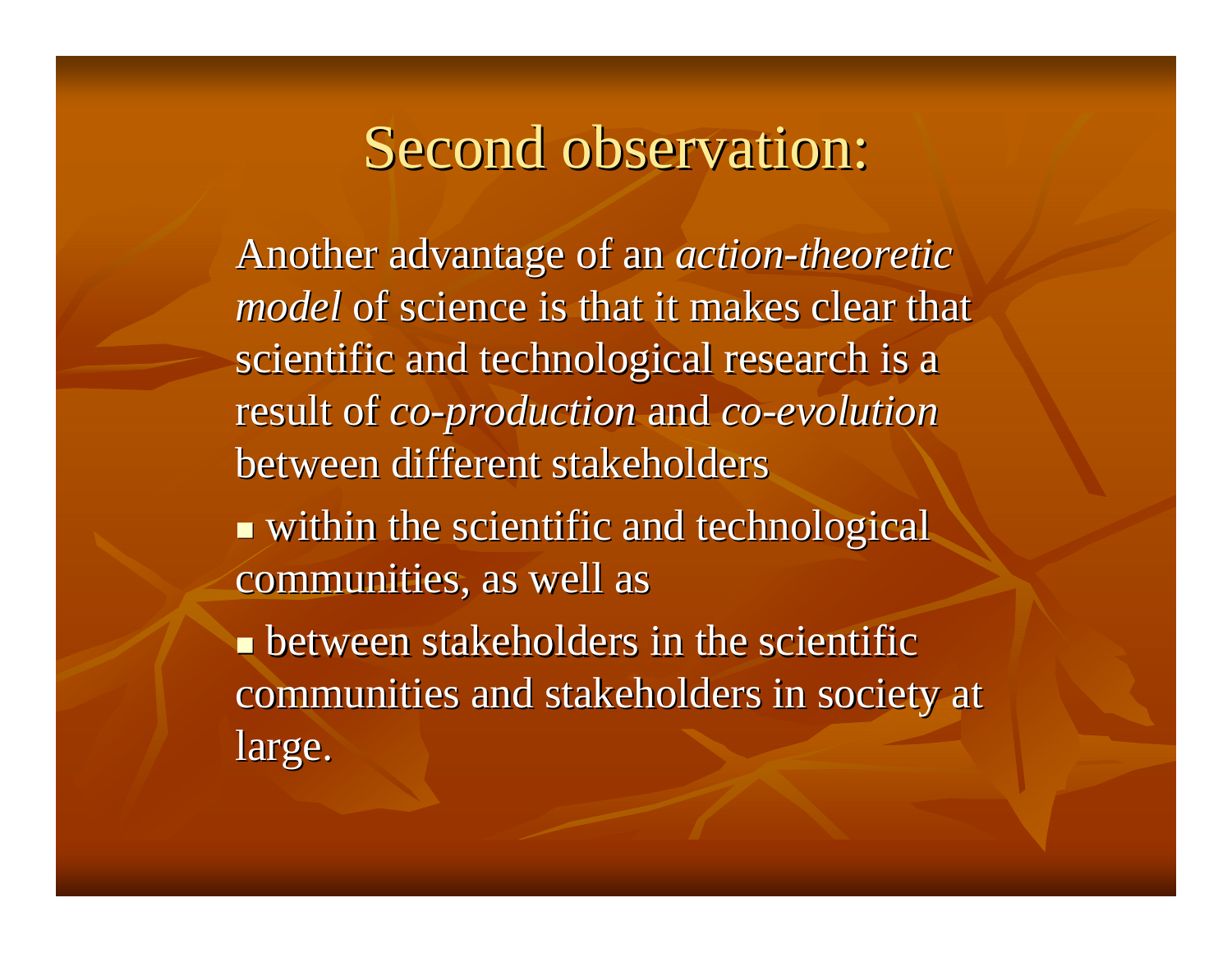# Possible forms of abusive *planning and* search for health-related data and knowledge: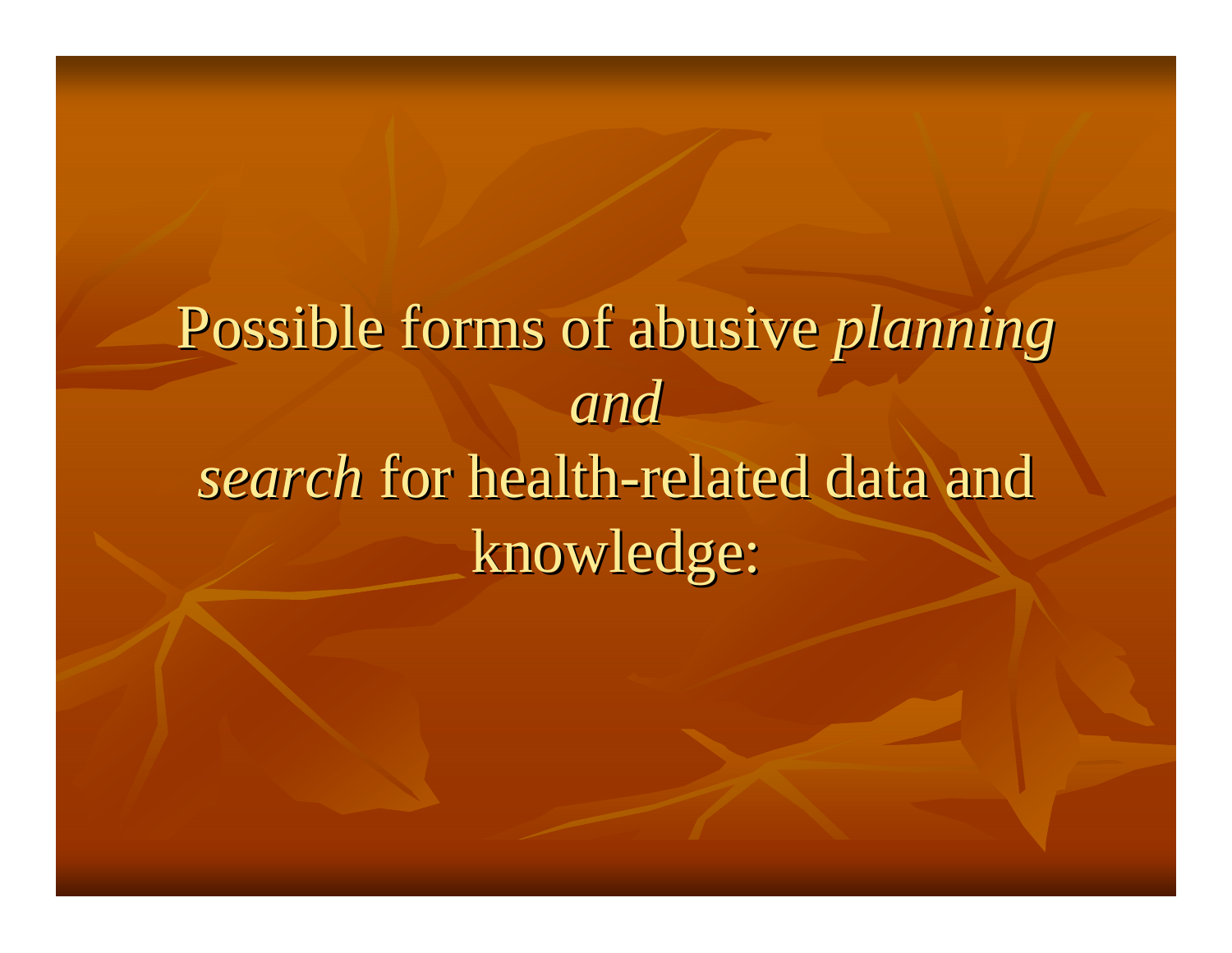#### First observation:

As to the question whether there exist forms of search or planning of research that deserve the label of 'abusive search', the norm of *freedom of inquiry* favours a negative answer, in the sense that any prohibition in this early stage of planning and design of a research project seems unjustifiable. A tendency therefore, is to relegate the issue of *forbidden knowledge* to the second phase of research, i.e. to the acquisition phase of scientific inquiry. acquisition phase of scientific inquiry.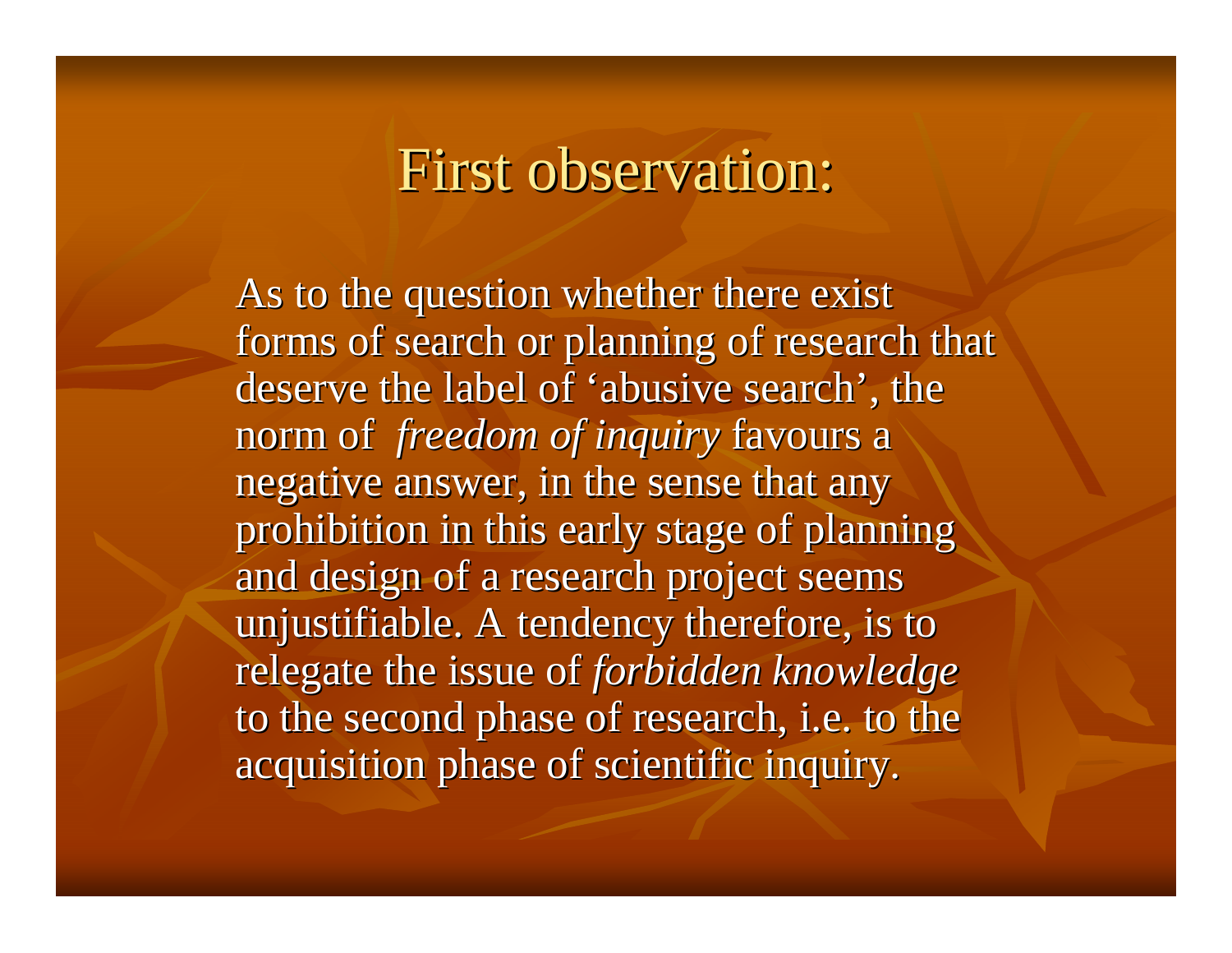#### Second observation:

The monstrous inequity in the world with respect to who's diseases are favoured in ongoing or planned research programmes hints, however, at the need for a different answer: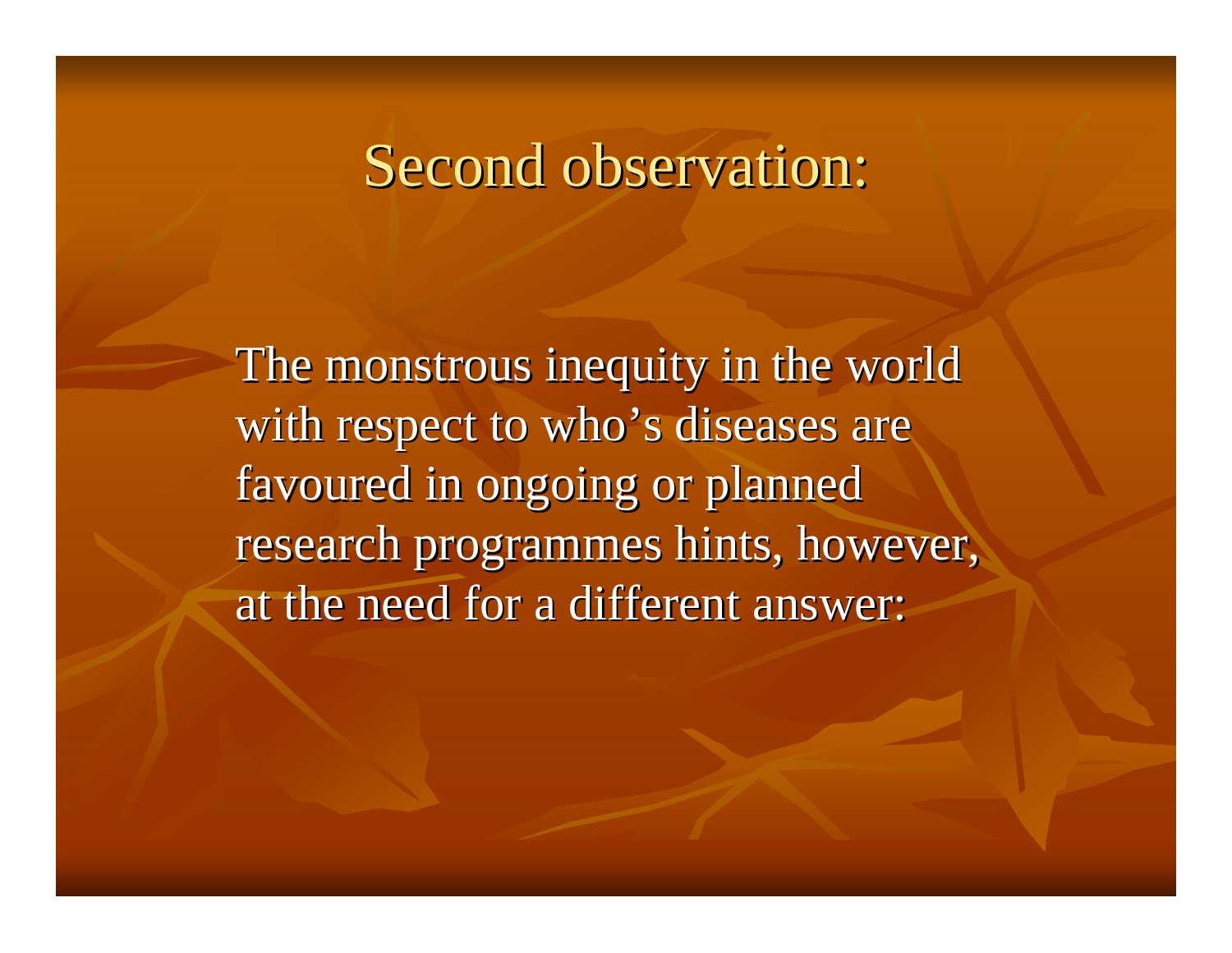«In 1996,  $\ldots$  it was estimated that approximately 56 billion US Dollars was being spent annually on medical research and that at least 90% of this sum was devoted to the health needs of the richest 10% of the world's population. Therefore, the needs of 90% of the world's population have to be met from 10% of research population have to be met from 10% of research funding. Infectious diseases, such as malaria, are responsible for more than half of the premature deaths among the poorest 20% of the world's population but only 7% of deaths among the richest  $20%$ , who are more likely to suffer from conditions such as cerebrovascular disease and ischaemic heart disease» *(British Medical disease*) Association, 'Research and Experimentation on Humans', *The Medical Profession & Human Rights. Handbook for a changing agenda Rights. Handbook for a changing agenda***, 2001, p. 228). , 2001, p. 228).**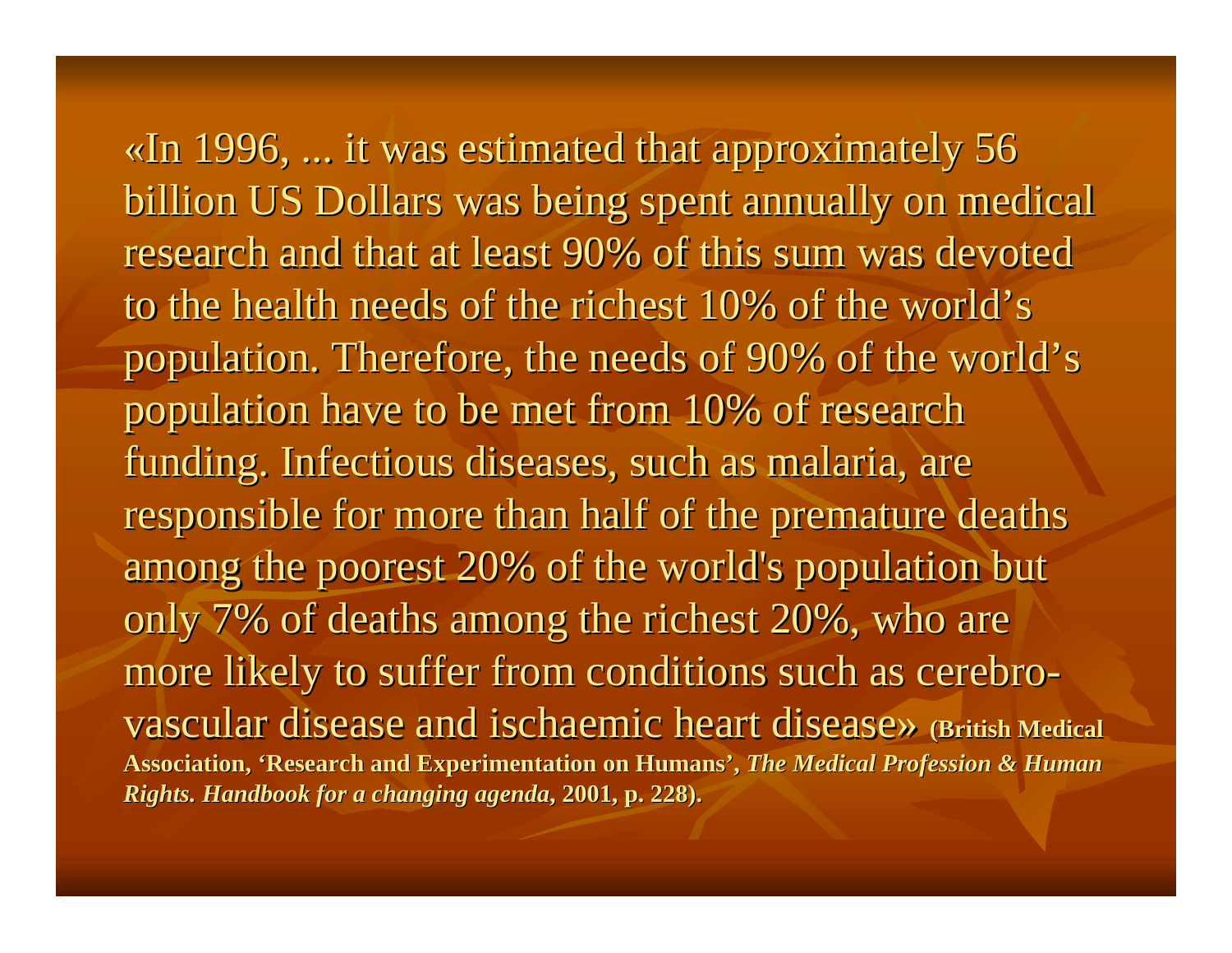#### Third observation:

In WHO's report on *Macroeconomics and Health: Investing in Health for and Health: Investing in Health for Economic Development*, this problem is dealt with in considerable detail, and a *research* strategy intended to reduce the gross inequity with respect to health and economic development is also proposed: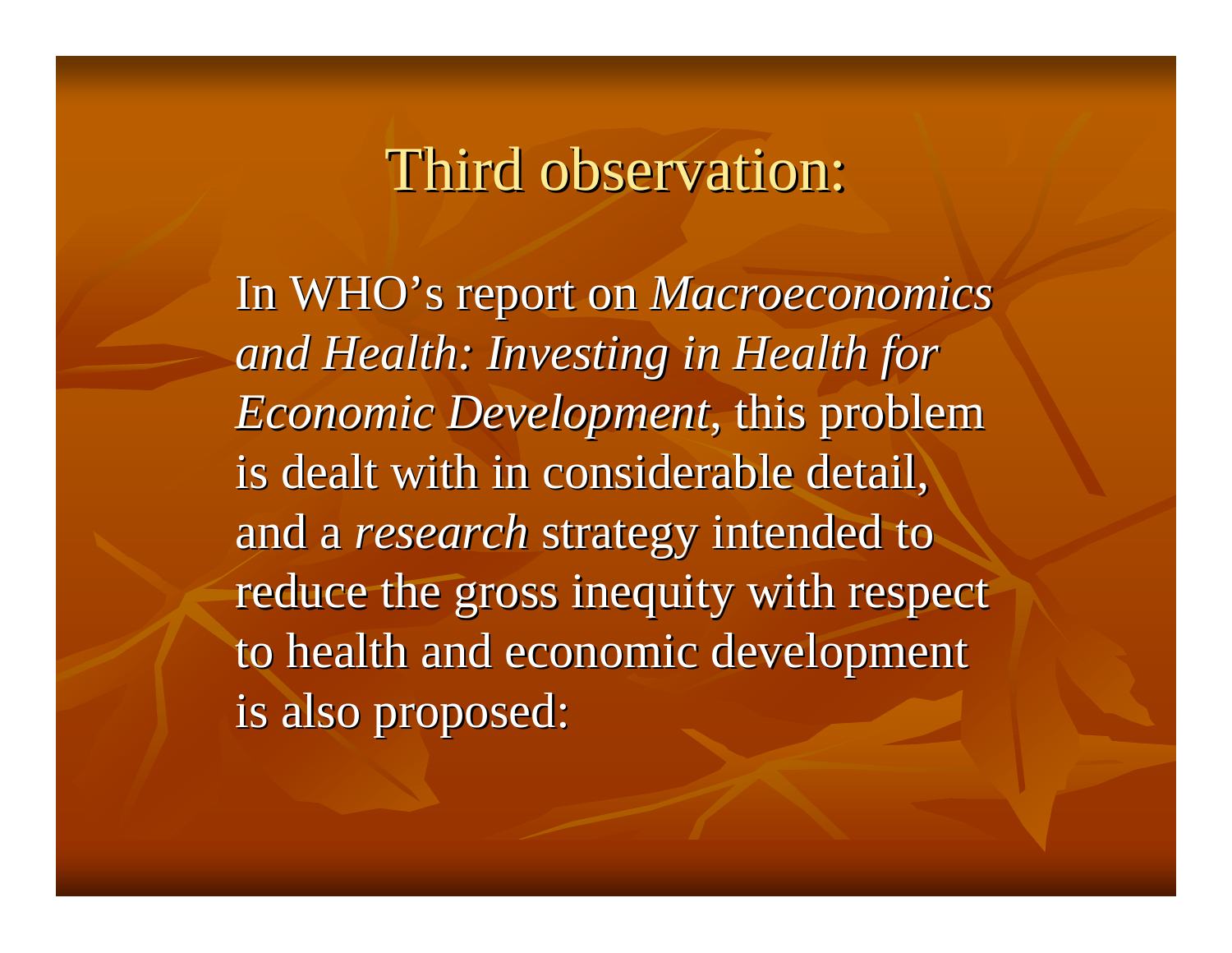The underlying argument permeating the report is that investment in health and essential health services in poor countries and in countries with low levels of income will not only reduce the disease burden in these countries, it will also generate economic growth and human flourishing. In turn, economic development will enable these countries to cope better themselves with their health problems. Such a «global strategy for health» will, however, not be possible without a global medical science policy and research strategy that takes into account the particular research needs of these

**COUNTIES** (World Health Organisation, Report of the Commission on **Macroeconomics and Health, Geneva 2001).**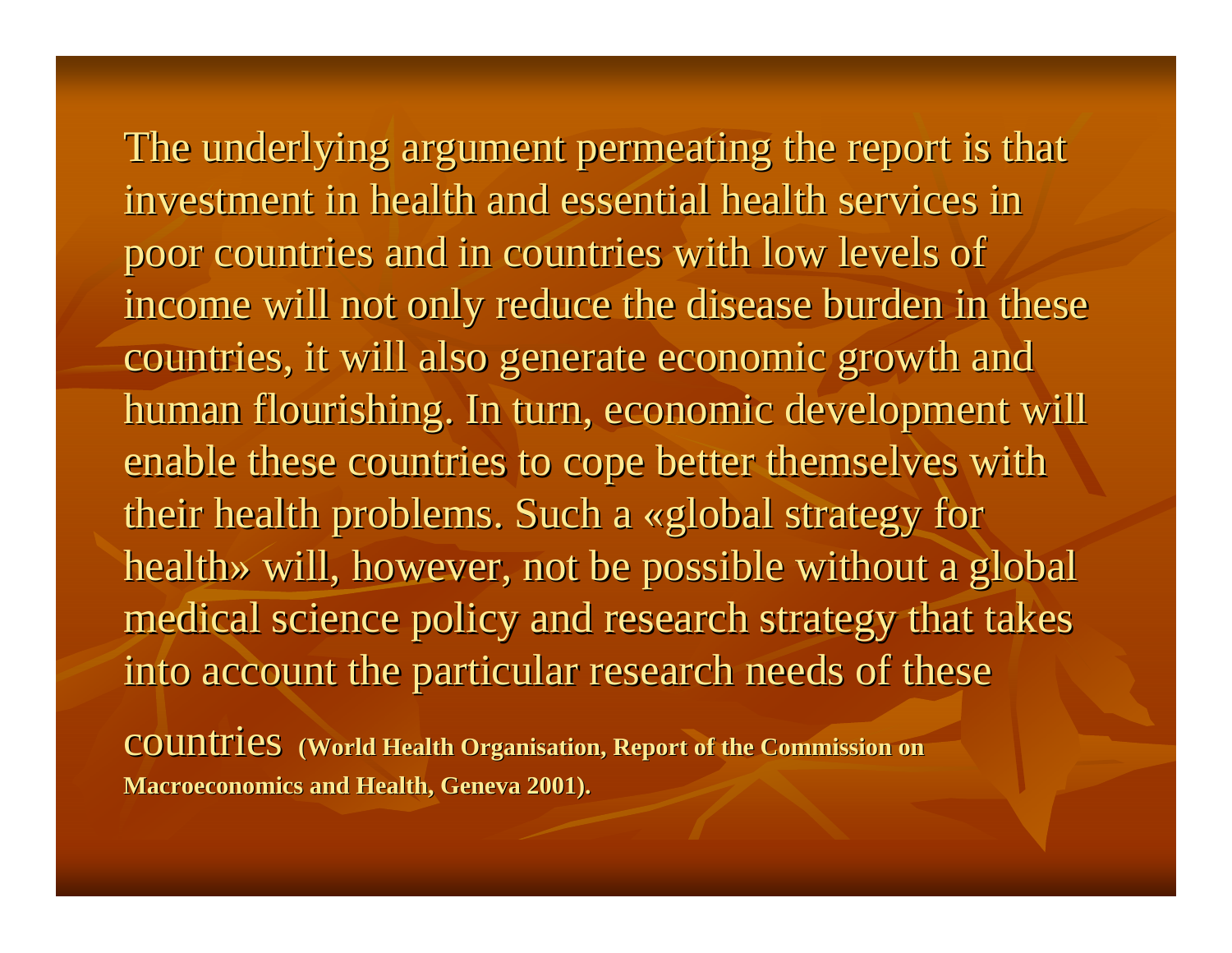#### Fourth observation:

Four such research needs are identified in the report:

 $\blacksquare$  «operational research at the local level» to learn «what actually works, and why or why not $\gg$ ;

 $\blacksquare$  «a significant scaling up of financing for global R&D on the heavy disease burdens global R&D on the heavy disease burdens of the poor», such as HIV/AIDS, malaria, tuberculosis, childhood infectious diseases and micronutrient deficiences;

 $\blacksquare$  «reproductive health», including research to block perinatal transmission of HIV; and  $\blacksquare$  epidemiological research.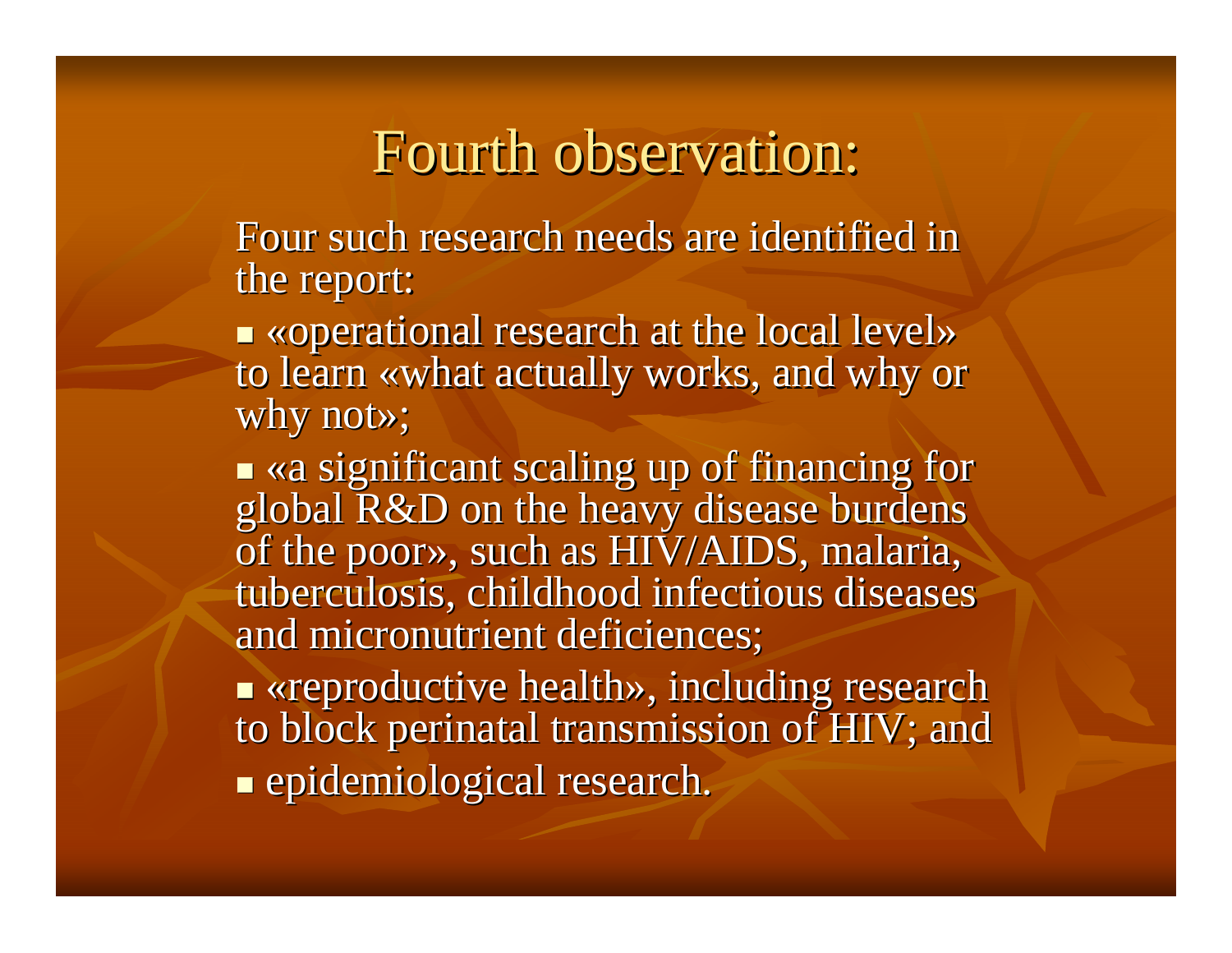#### Fifth observation:

If these arguments prove to be valid, then it seems reasonable to draw the conclusion that countries not willing to contribute to this global research strategy for health and economic development should be held accountable for lending support to gross accountable for lending support to gross human rights violations in the name of biomedical and health-related research.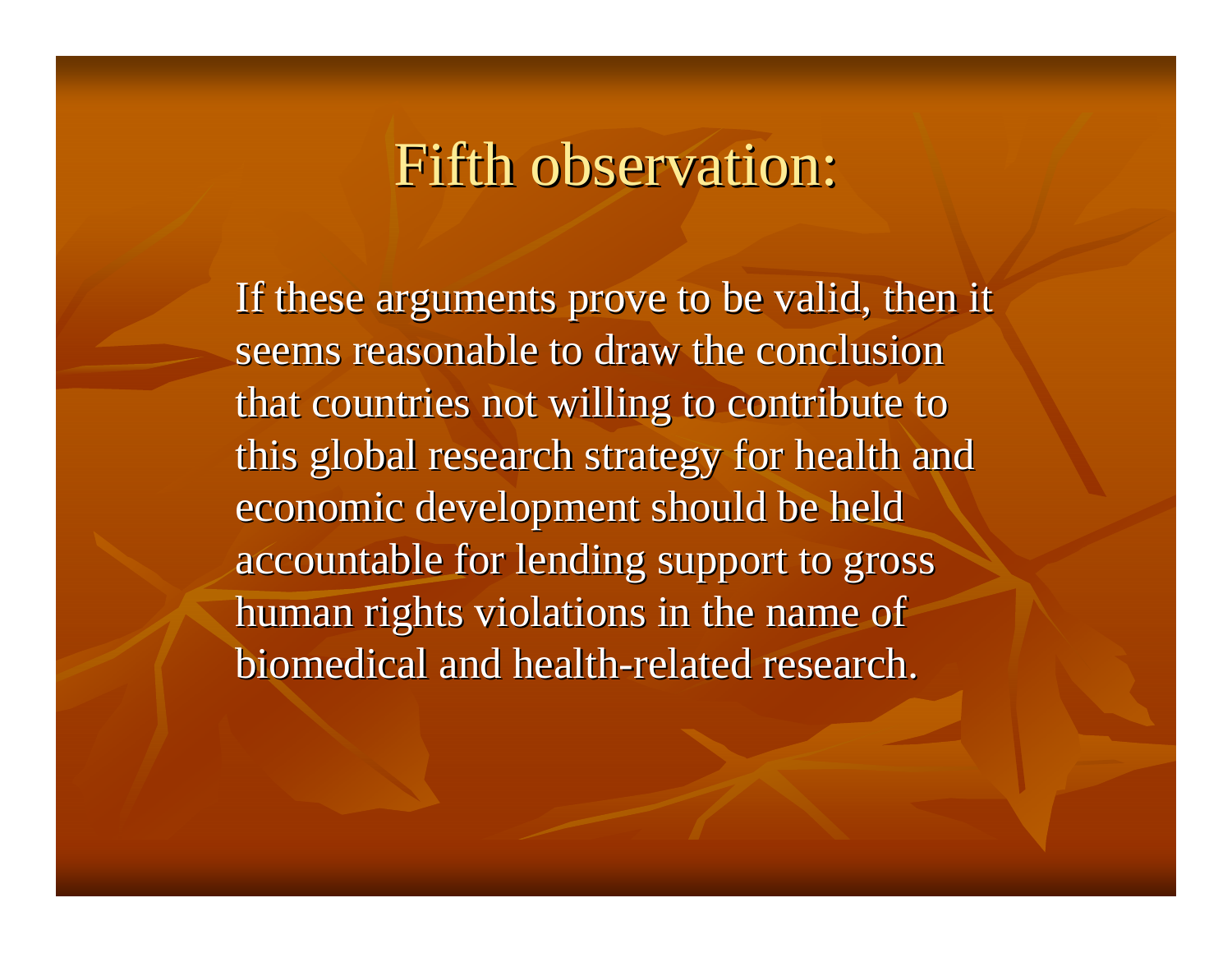#### On sharing of benefits:

"Benefits resulting from any scientific research and its applications should be shared with society as a whole and within the international community, *in particular* with *developing countries*" (Article 15, para 1, 'Sharing of benefits', Universal Declaration of Bioethics and Human Rights, 2005, emphasis mine).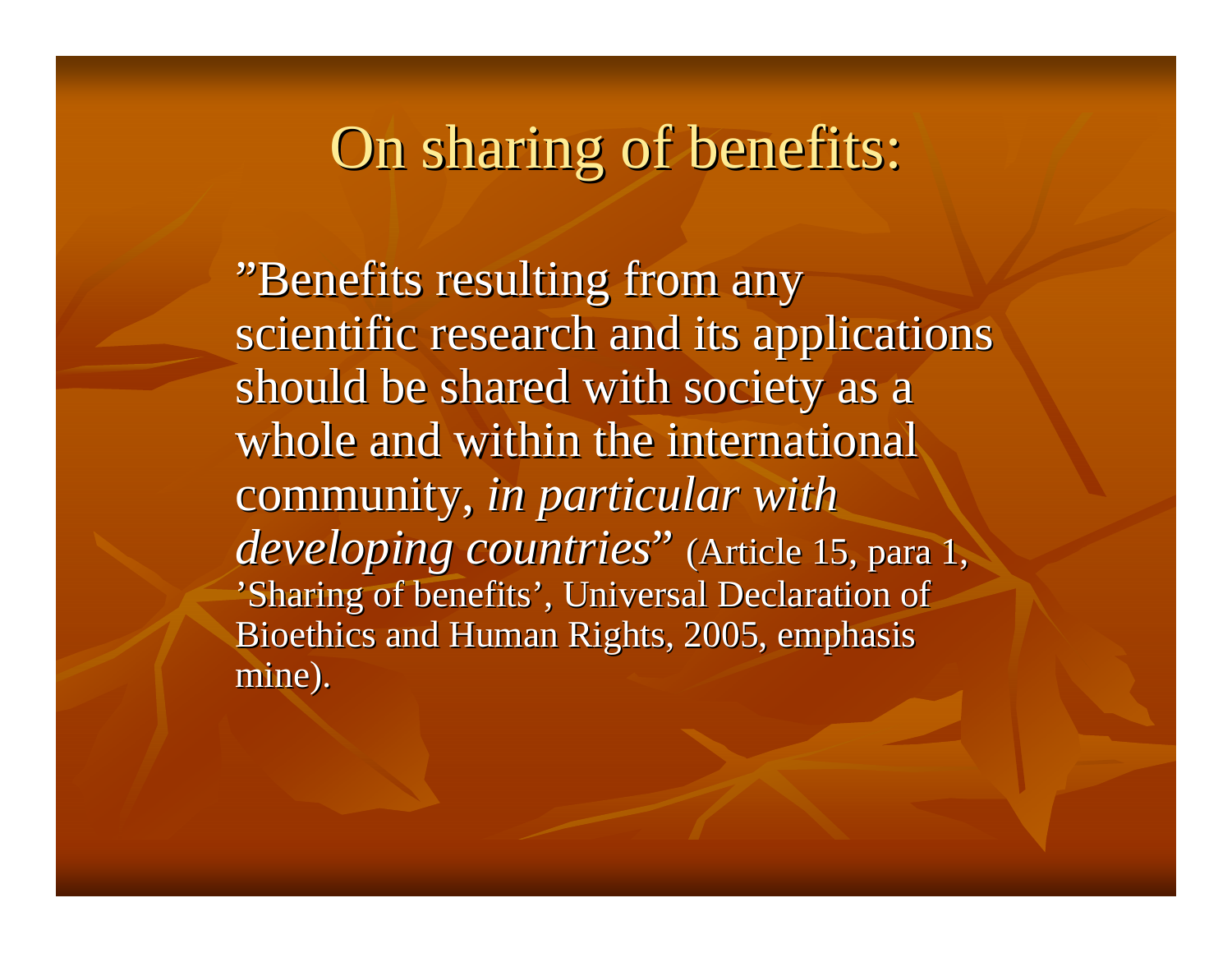### First implication:

Even when biomedical research is conducted in developed countries the Member States of UNESCO have committed themselves to share the benefit of this research, *in particular with developing countries.*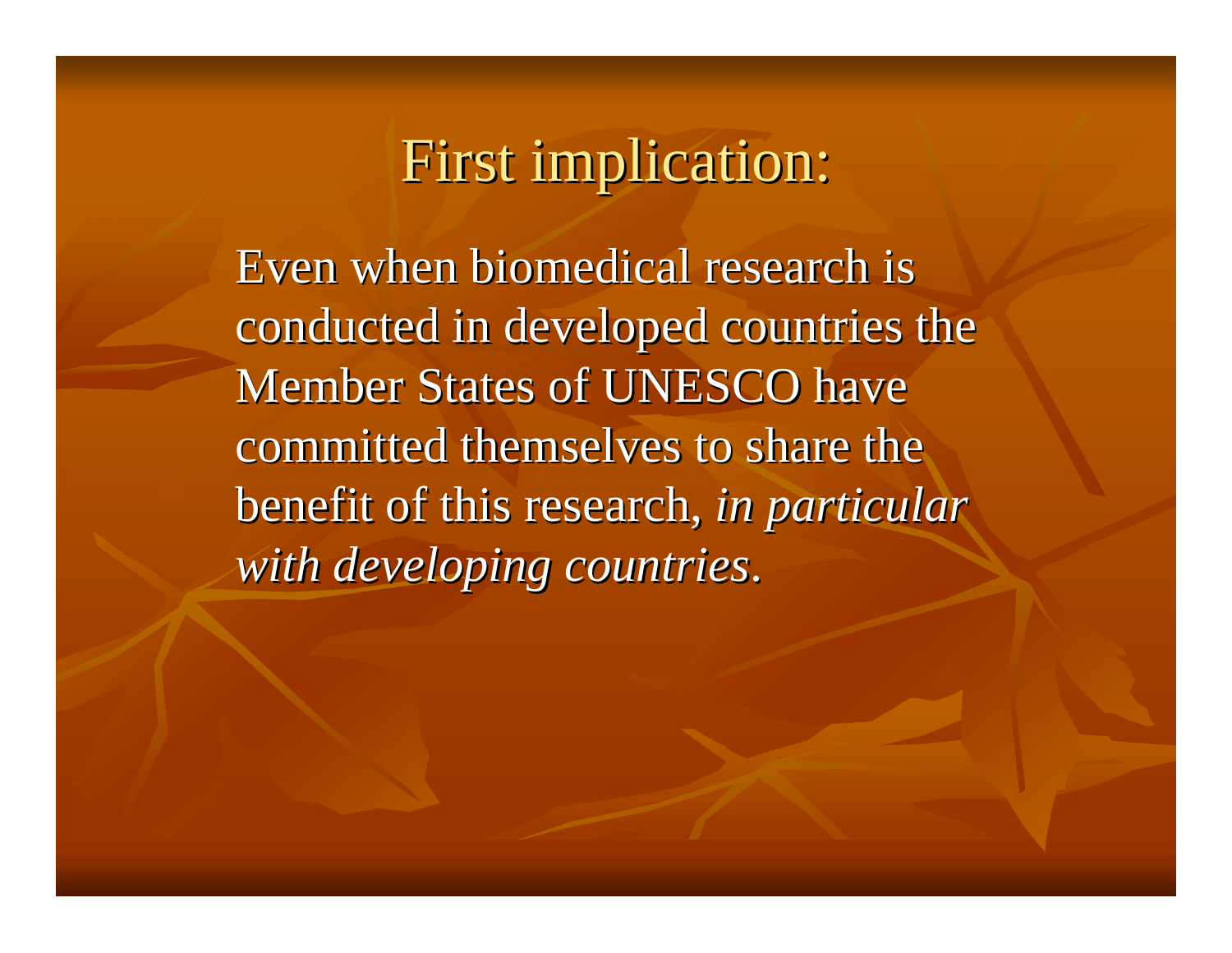#### Second implication:

For a global strategy for health to become true it is not sufficient to develop a global medical science policy and research medical science policy and research strategy that takes into account the particular research needs of these countries. *What is needed in addition is the* development of national research policies *in the richer part of the world that include in the richer part of the world that include sustainable plans for how the benefits resulting from national research programs may* be shared with *developing countries.*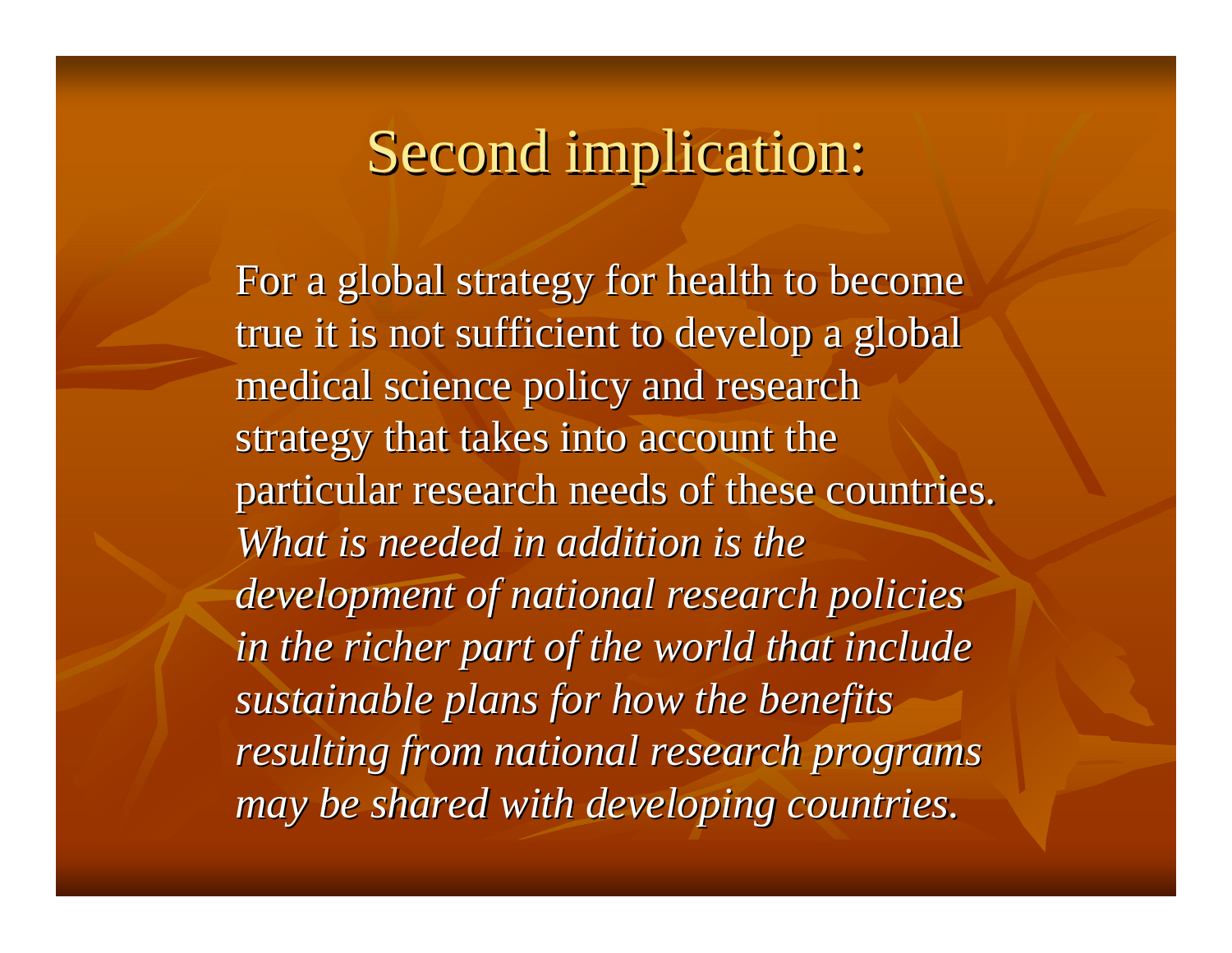How could developed countries assist in the co-evolution of a fair and global policy on scientific literacy and benefit-sharing?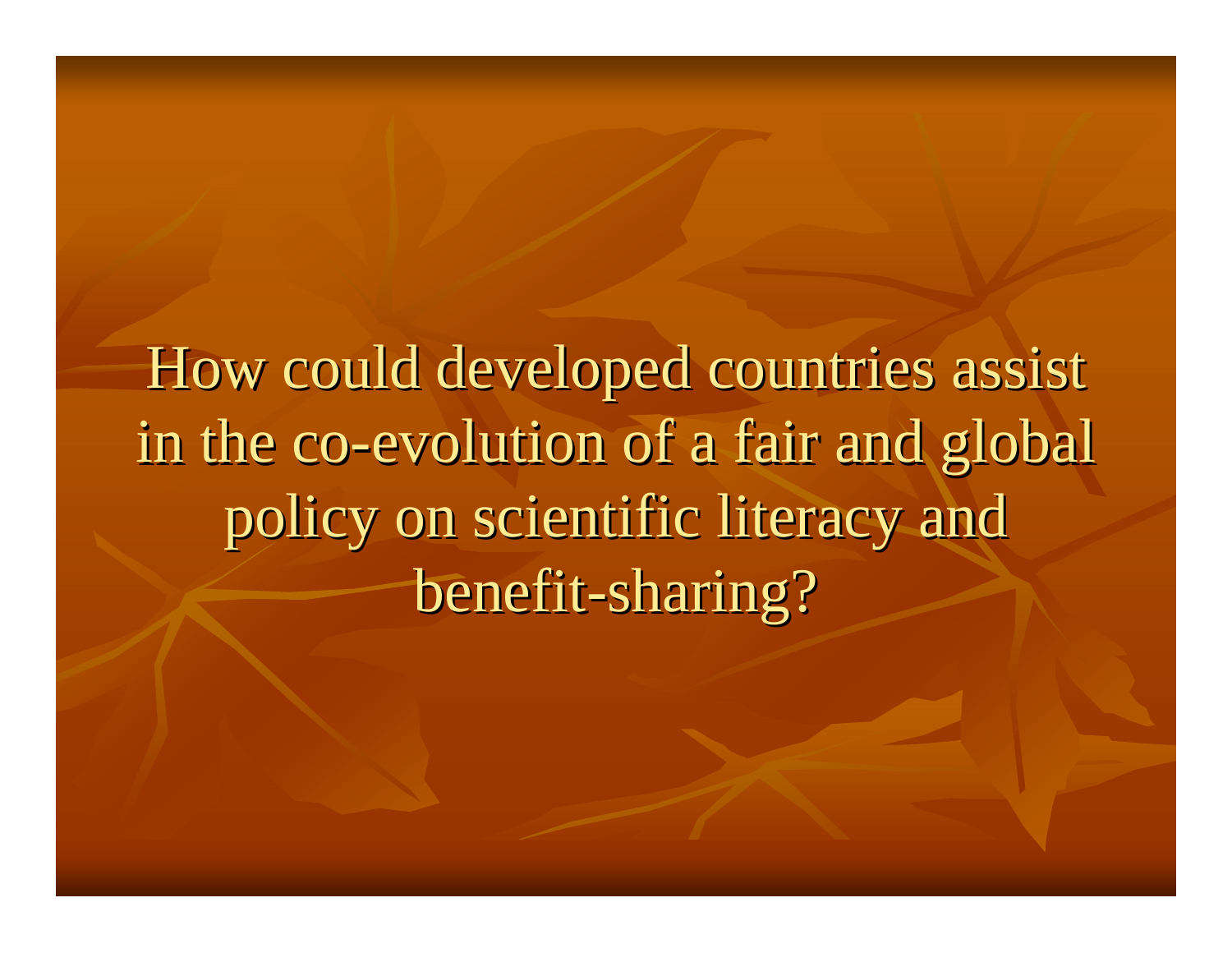#### First tentative answer:

By focusing the attention on ways of involving stakeholders from *developing countries* in the design, conduct and evaluation of national research programs:  $\blacksquare$  academic stakeholders  $\blacksquare$  members of National Bioethics **Committees**  $\blacksquare$  policymakers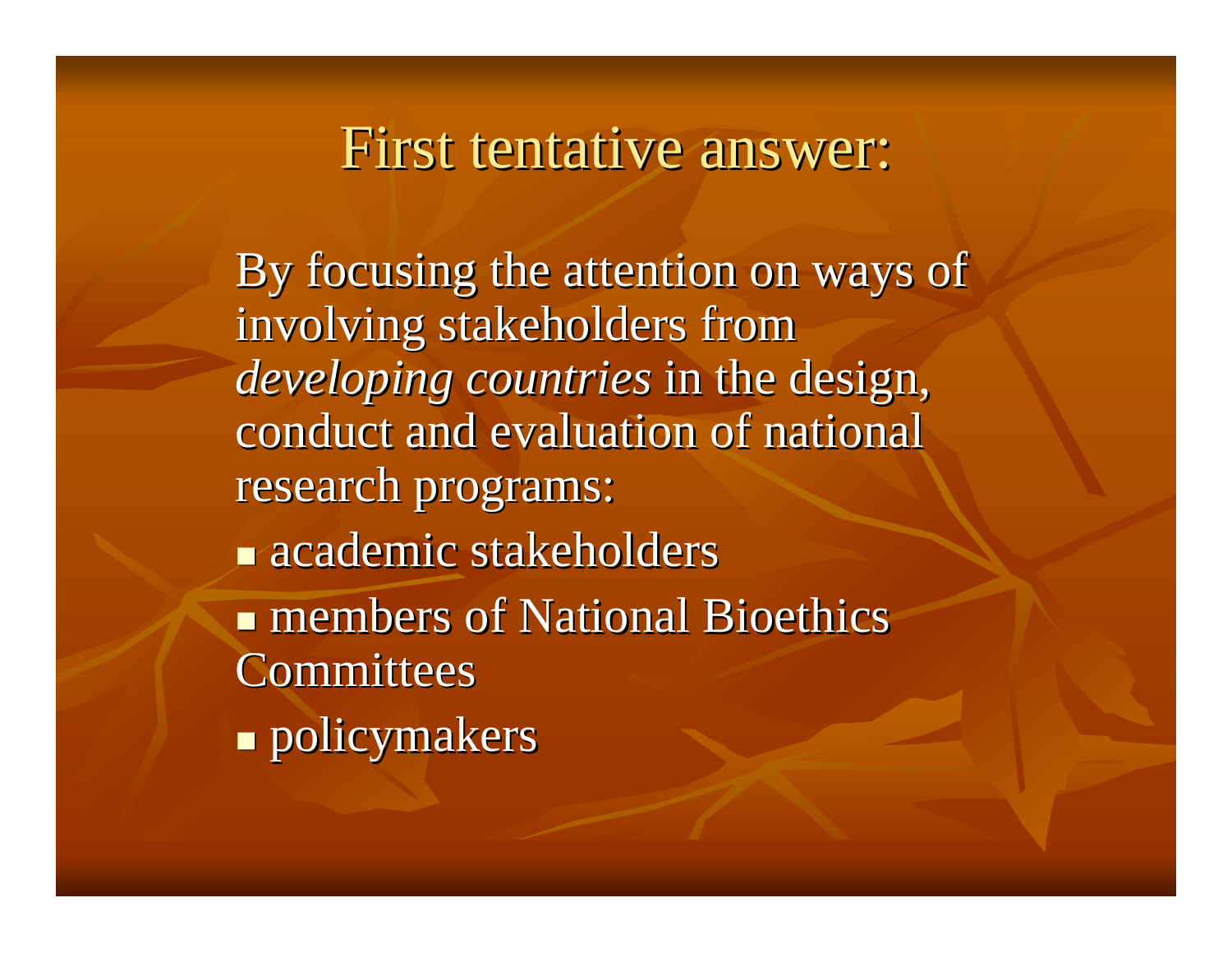## Second tentative answer:

By giving priority to national research programs that aim at forms of benefit also transferable to developing countries.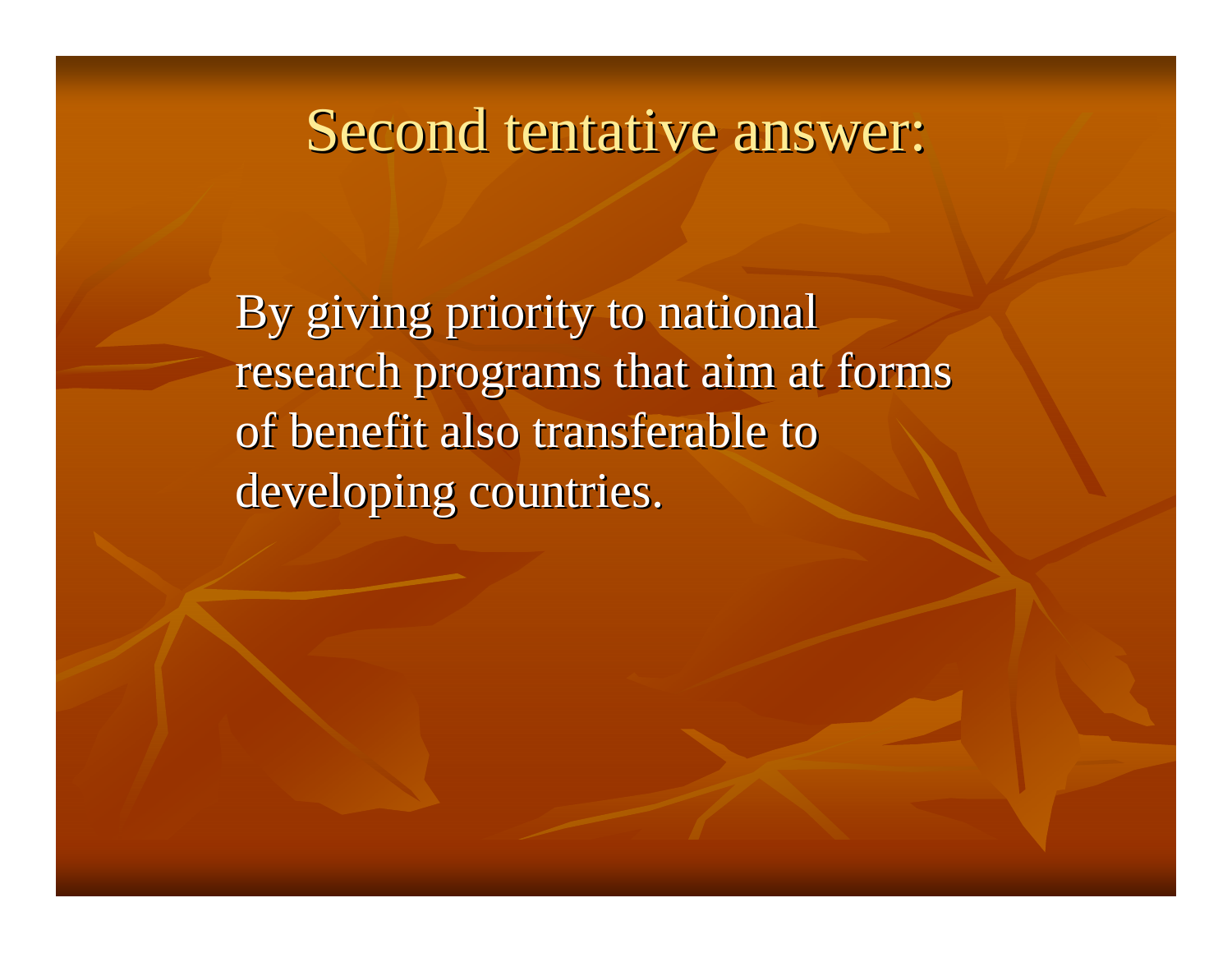#### Third tentative answer:

By giving priority to national research programs that aim at investigating the role and risks of respect for cultural diversity and pluralism in the design, conduct and evaluation of national research programs. programs.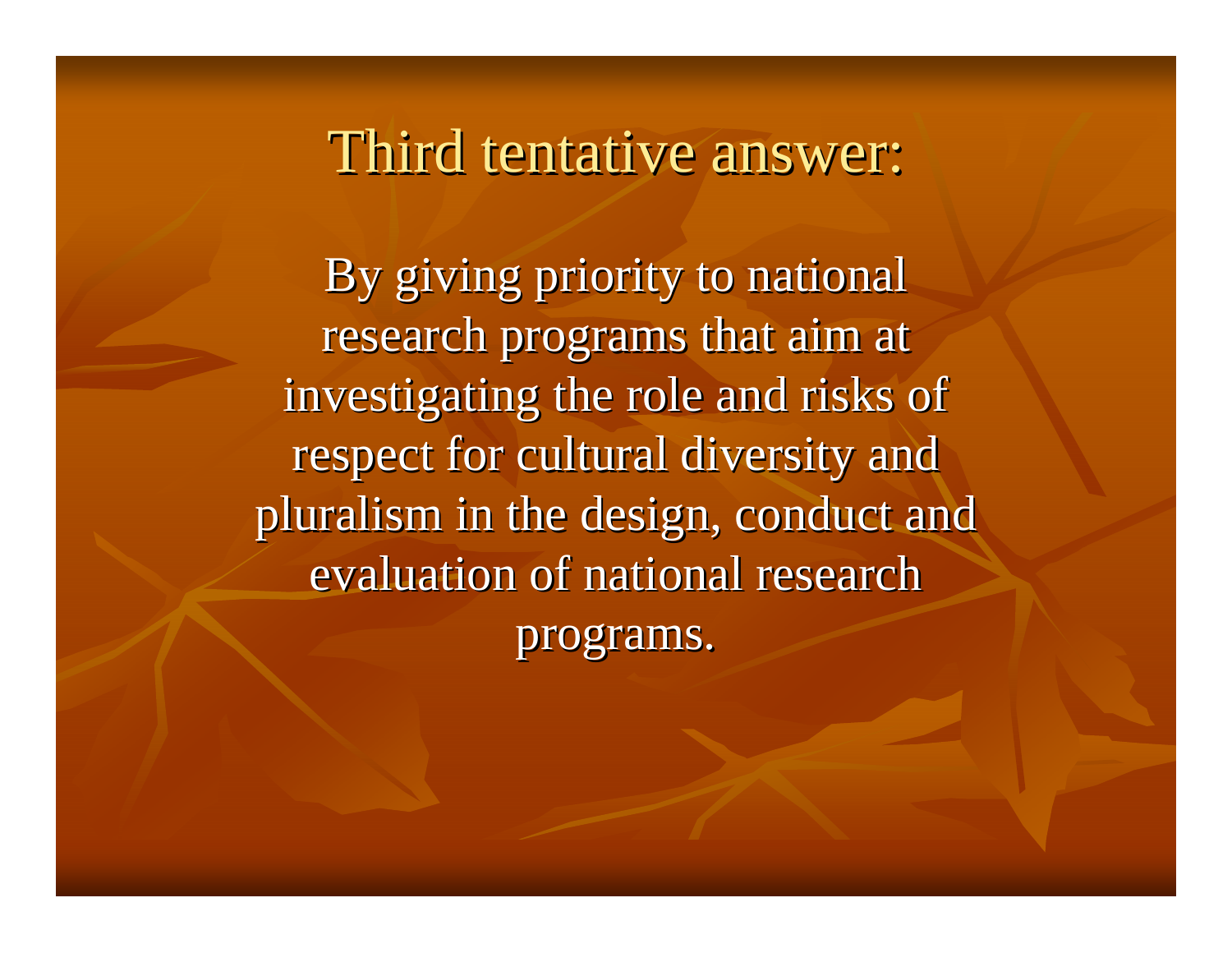## Concluding observations and remarks: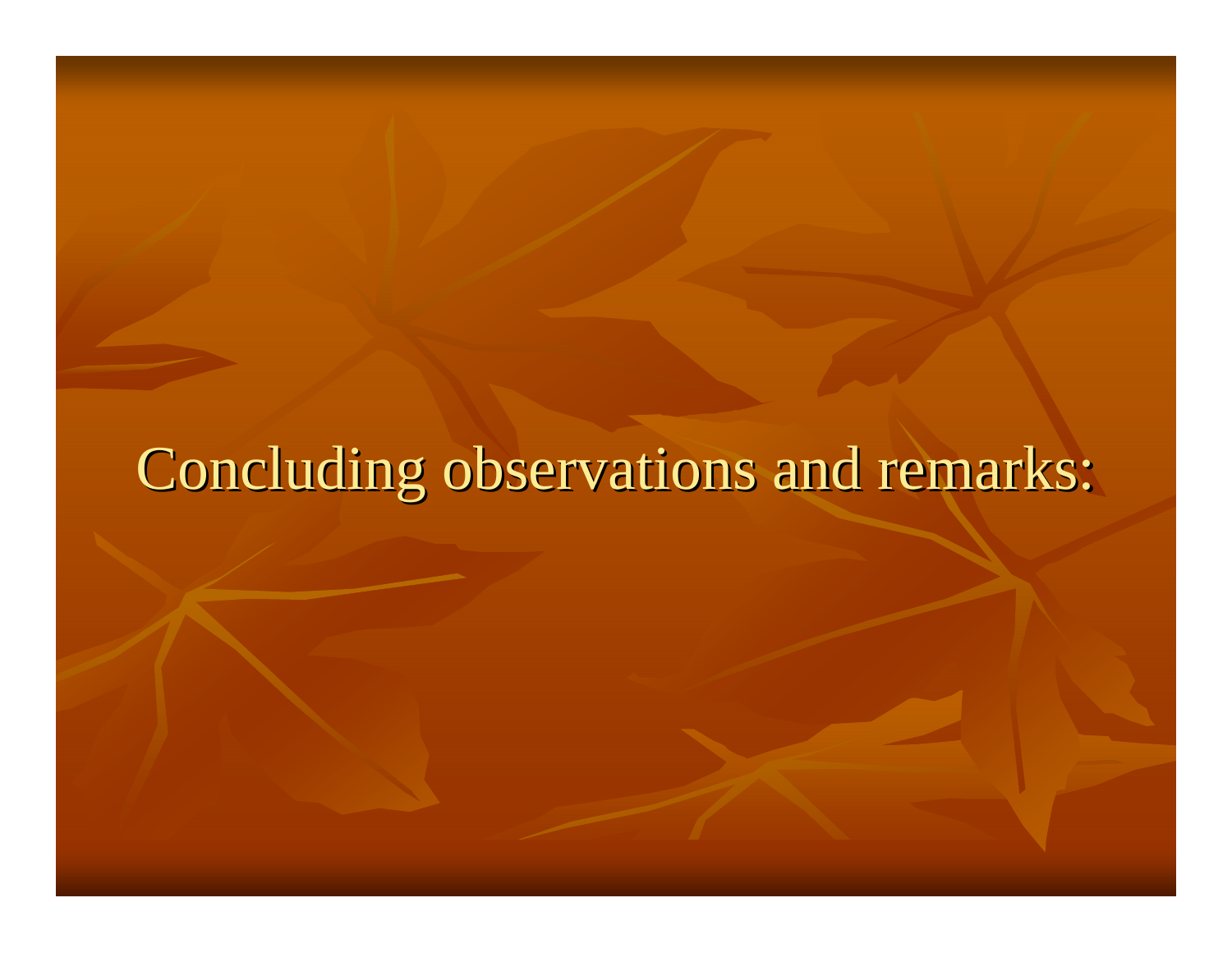#### First remark:

An underlying argument throughout this presentation has been that there is a need for some sort of international instrument or forum to bring evidence to the global community about the gross inequity in the world with respect to who's diseases are favoured in ongoing or planned research programmes and with the responsibility to develop a medical science policy and research strategies aimed at meeting the particular research needs of poor and low particular research needs of poor and low income countries.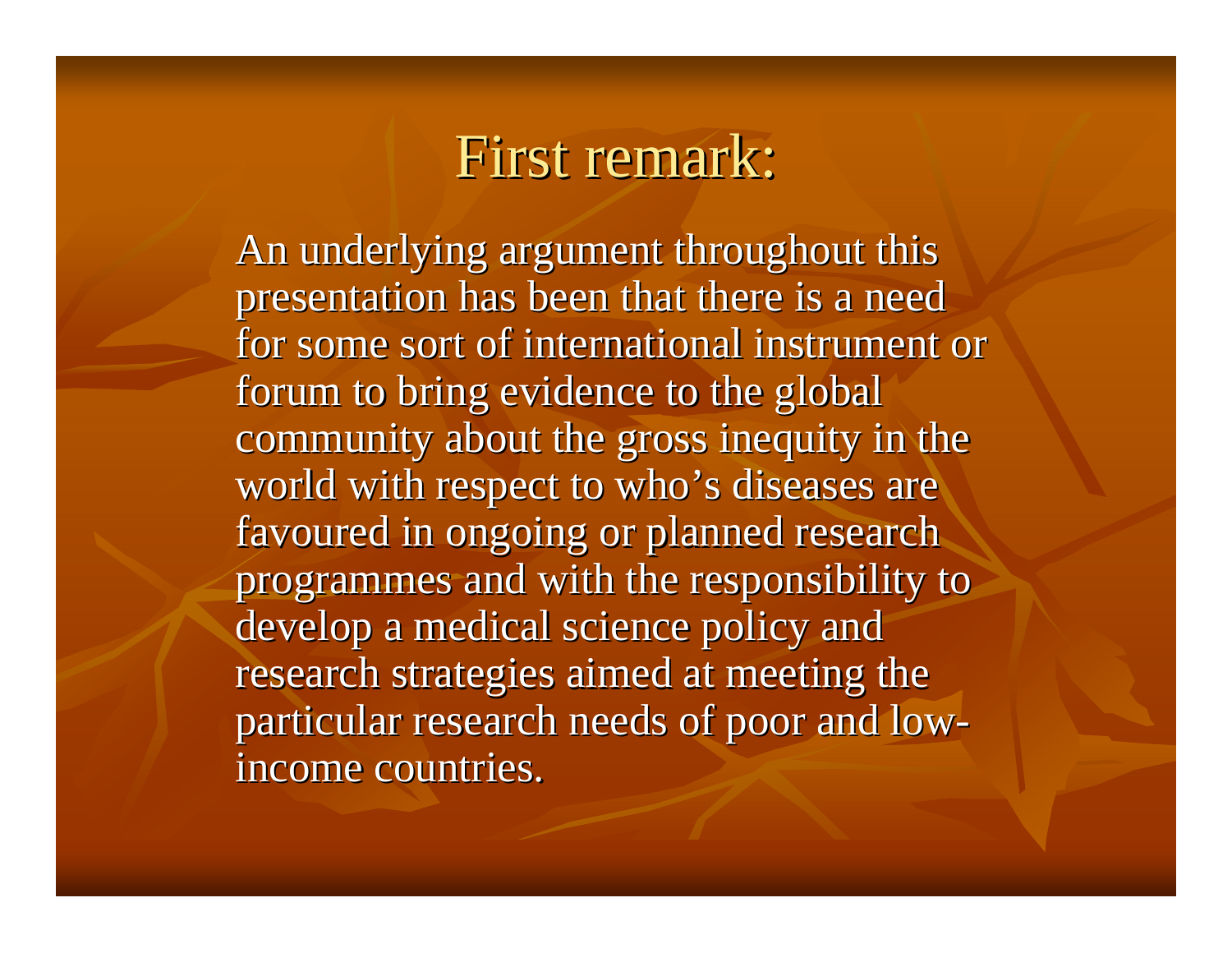#### Second remark:

Such a forum could also serve as an instrument to monitor on-going research to safeguard communities and populations in those countries from being exploited in the name of biomedical research and medical treatment.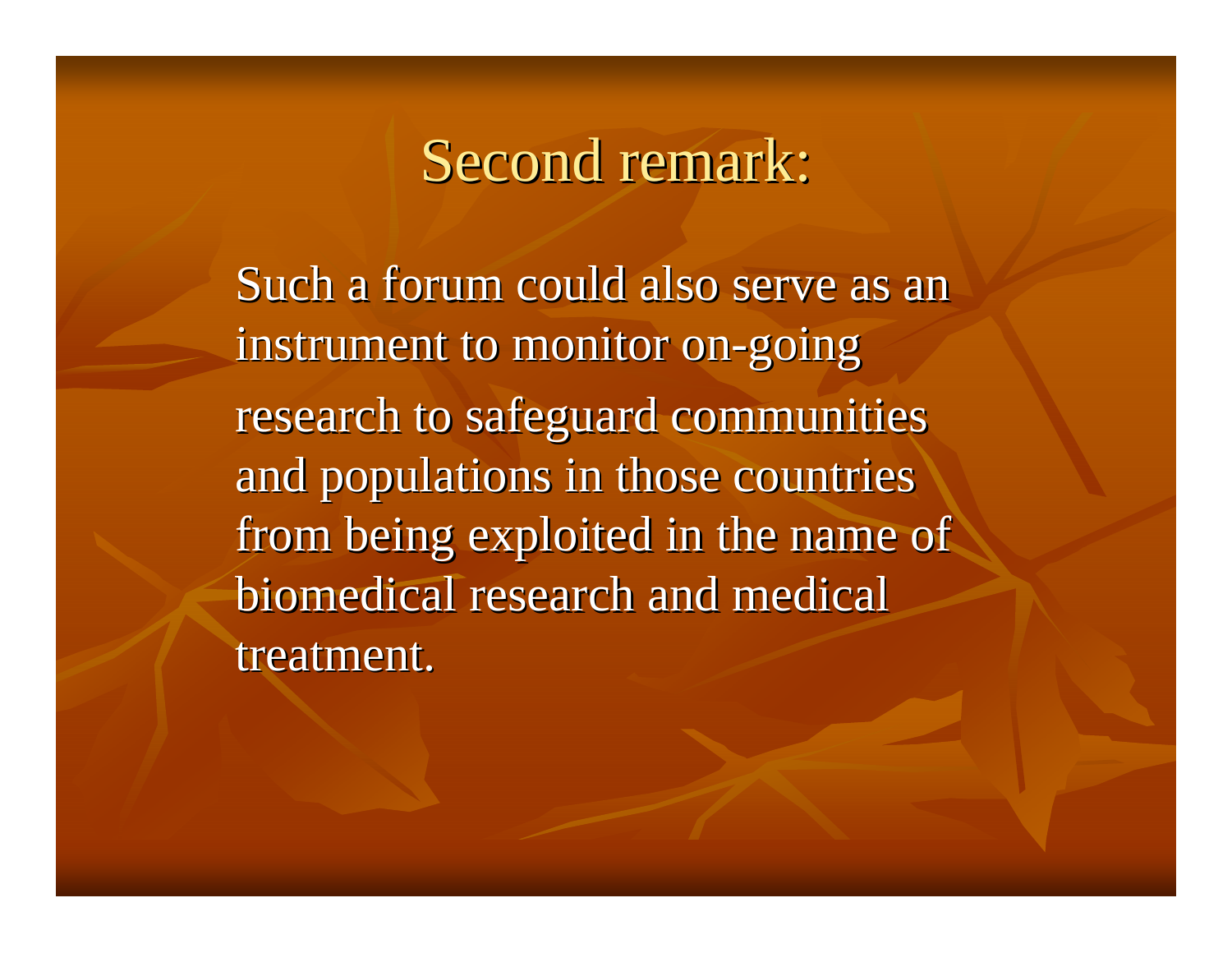## Third remark:

Personally, I believe a forum aimed at uncovering the political and structural deficiencies generating inequities in the world with respect to health related research and treatment would be more needed than an international tribunal aimed at targeting human rights violations committed by individual researchers.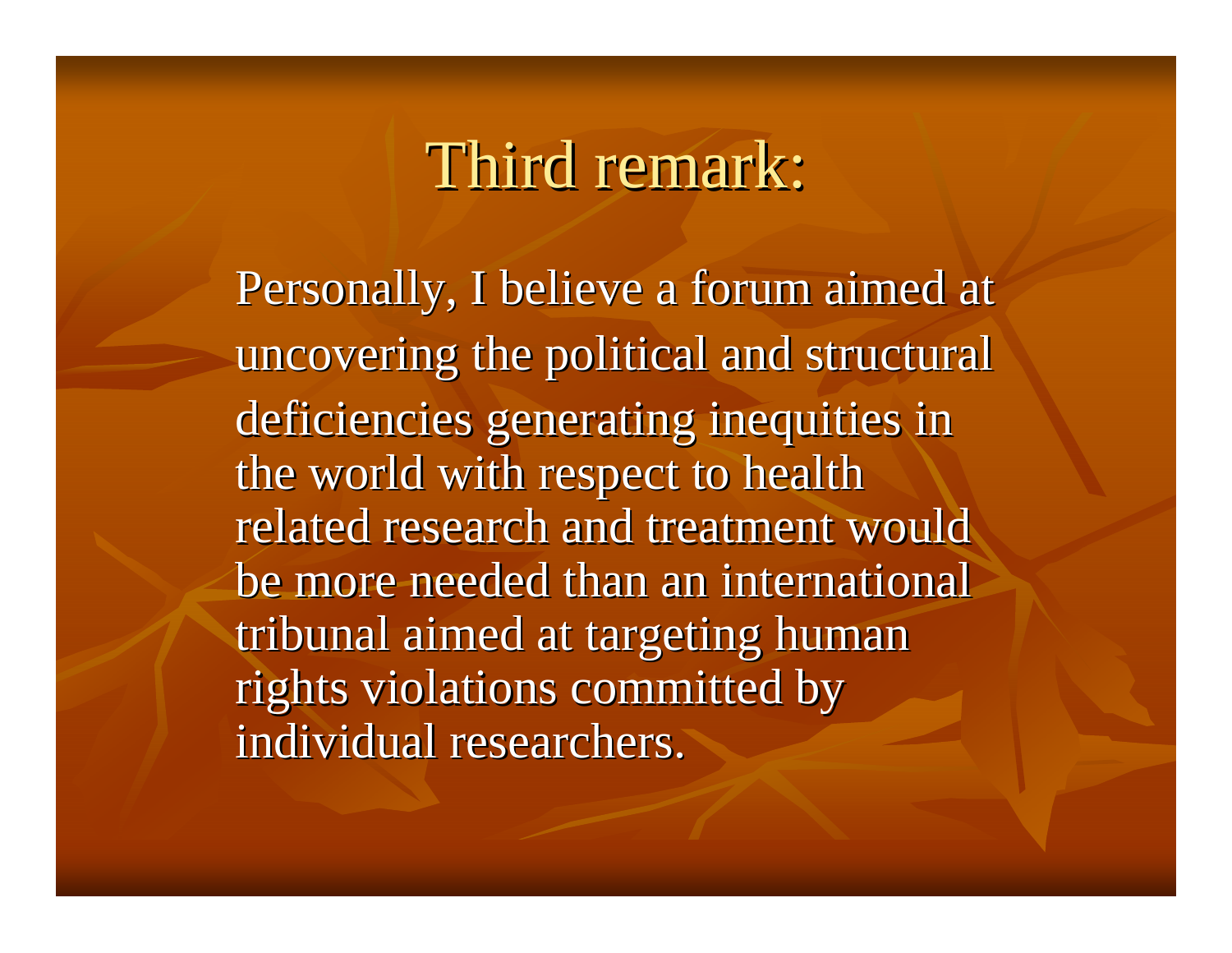## Fourth remark:

For such a forum to be able to function in a pro-active way close collaboration with national health-authorities as well as with international bodies such as the UN, UNESCO, WHO and the World Bank would be important.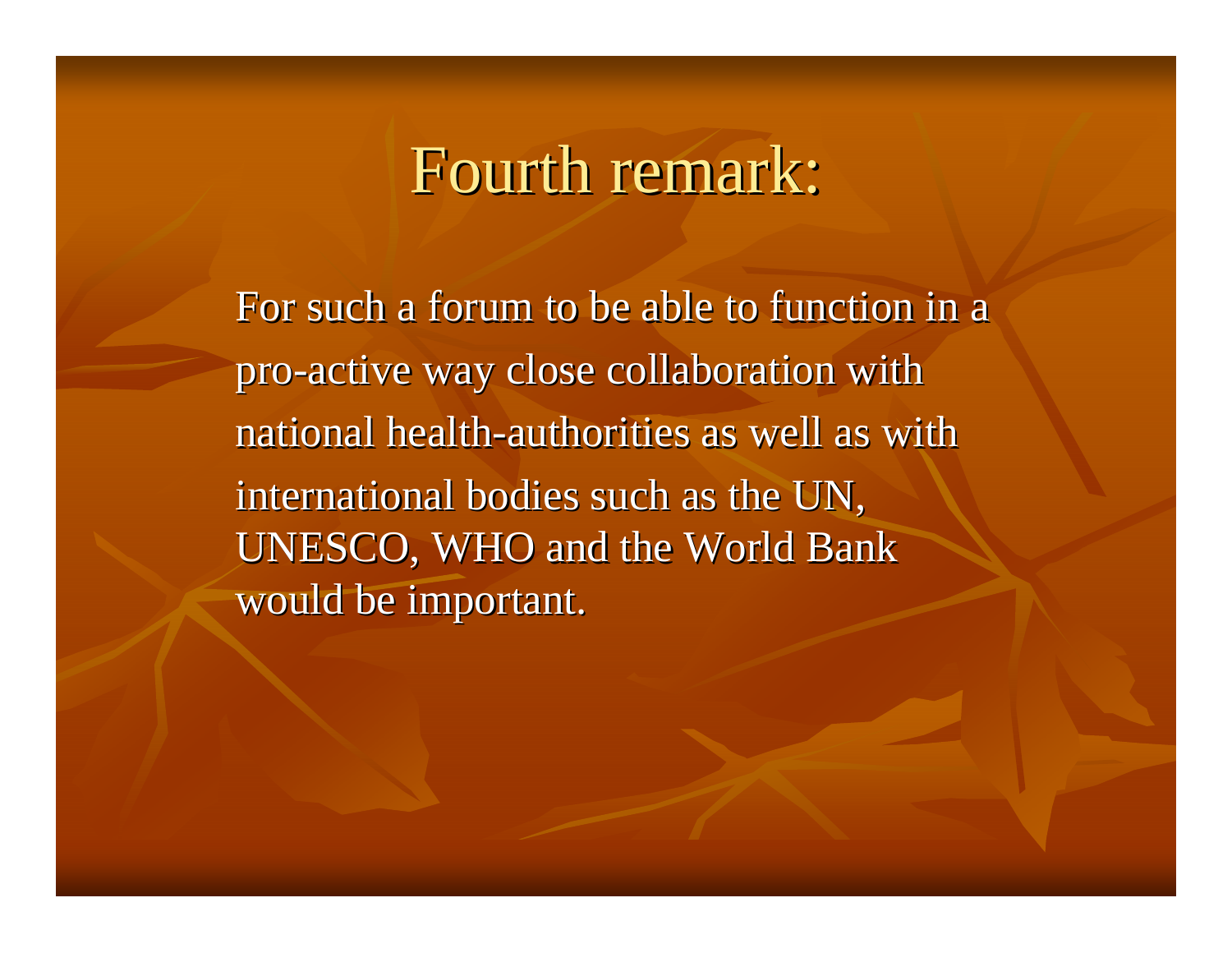## Fifth remark:

In the WHO report on *Macroeconomics and Health Macroeconomics and Health* two proposals are put forward that seem proposals are put forward that seem to prefigure the idea of creating such a forum. For a first, the establishment of *National Commissions on Macroeconomics and Health in* developing countries, with the tasks of: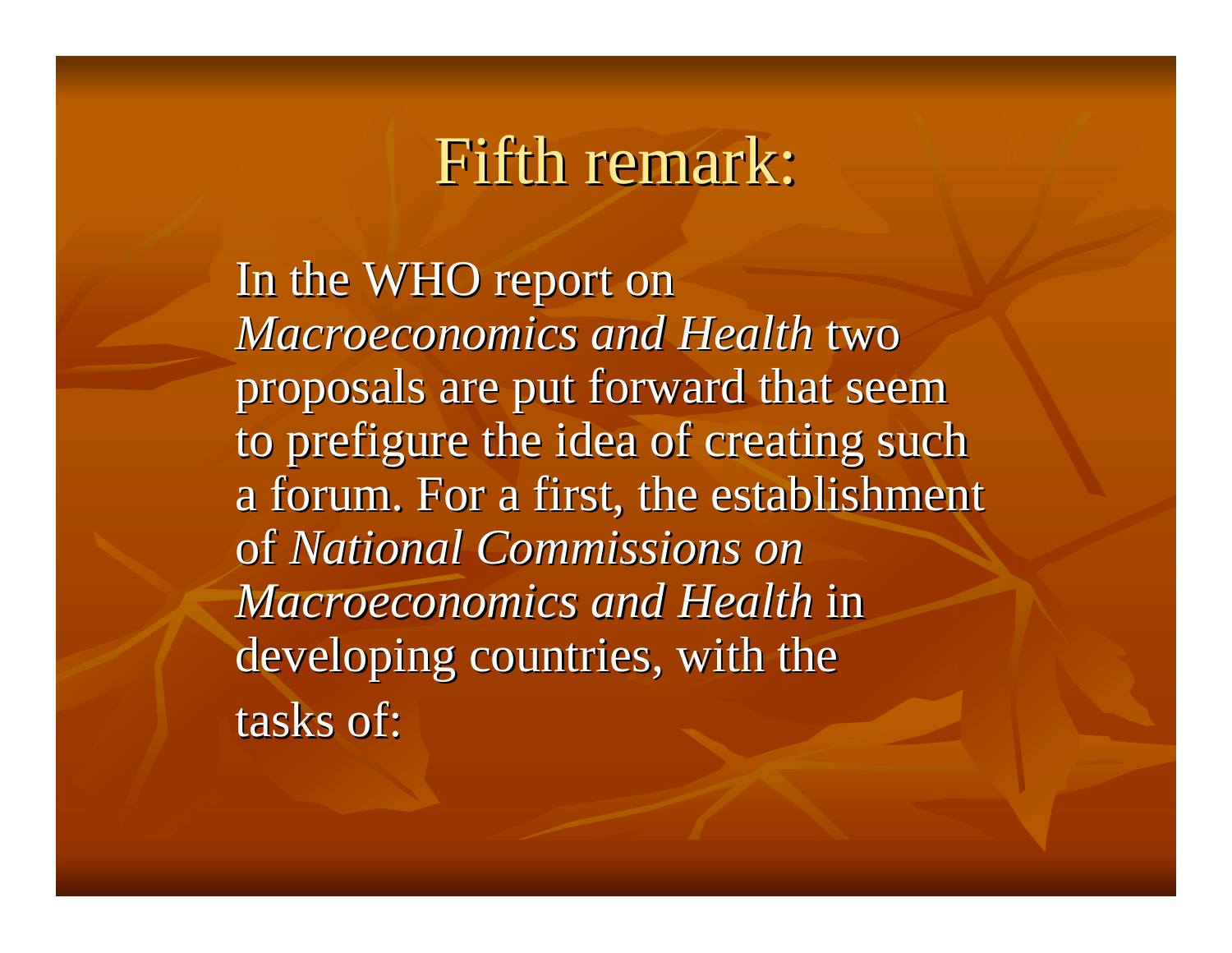#### The tasks:

 $\blacksquare$  assessing «national health priorities»; **Proposing strategies for the «coverage of coverage of** essential health services»; as well as **Preparing «an epidemiological baseline,** quantified operational targets, and a mediumterm financing plan».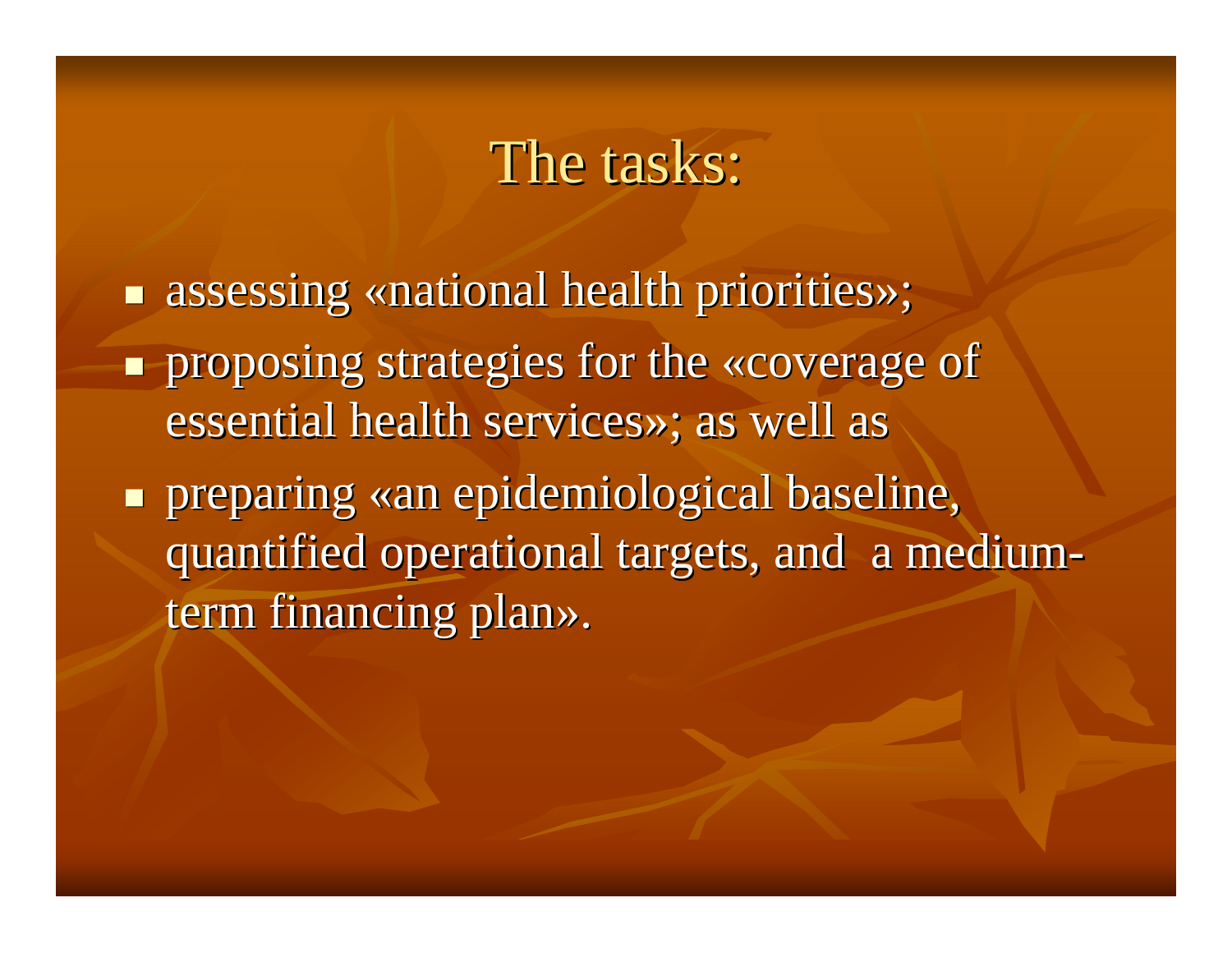For a second, the creation of a Global Health Research Fund (GHRF) to «...support basic and applied biomedical ...support basic and applied biomedical and health sciences research on the health problems affecting the world's poor and on the health systems and policies needed to address them».